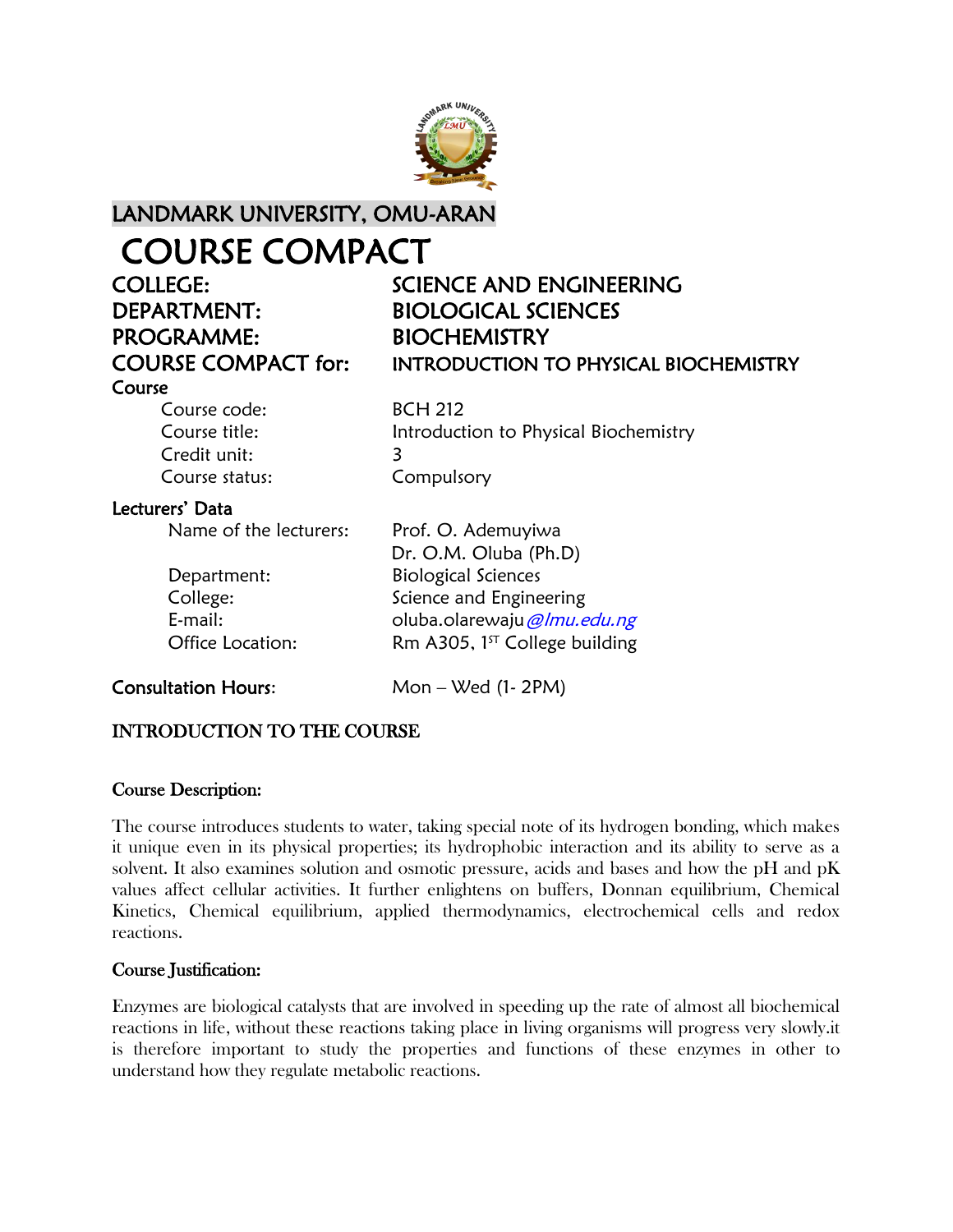#### Course objectives

At the end of this course, students should be able to:

- i. Enumerate the unique properties of water and giving reasons in each case why water exhibit such properties.
- ii. Highlight the importance of water in biologic systems
- iii. Define buffer and state their constituents
- iv. Carry out thermodynamic calculations
- v. Identify redox reactions in the biologic system
- vi. Solve calculations involving electrochemical cells.

Course Content:

Water: Physical properties and hydrogen bonding; water as a solvent, hydrophobic interactions. Solutions, osmotic pressure. Acids and Bases; pH and pK values and their effects on cellular activities. Buffers, Donnan cells and redox reactions.

#### Course Expectations:

Attendance and full participation in class is expected from all students. Students are to attend practical sections with their lab notes and lab coats.

| S/N | Grading                  |              |
|-----|--------------------------|--------------|
|     |                          | Score $(\%)$ |
|     | CA1                      |              |
|     | CA2                      | 15           |
|     | CA <sub>3</sub>          |              |
| ł.  | <b>Final Examination</b> |              |
|     | Total                    | 100          |

#### Method of Grading- An example below

#### Course Delivery Strategies – Illustration below

Course delivery will be by face-to-face method, participatory method and Lecture method. Assignments will be given out to students periodically as individual and in groups.

#### Course Duration:

Three hours per week for 15 weeks (45 hours)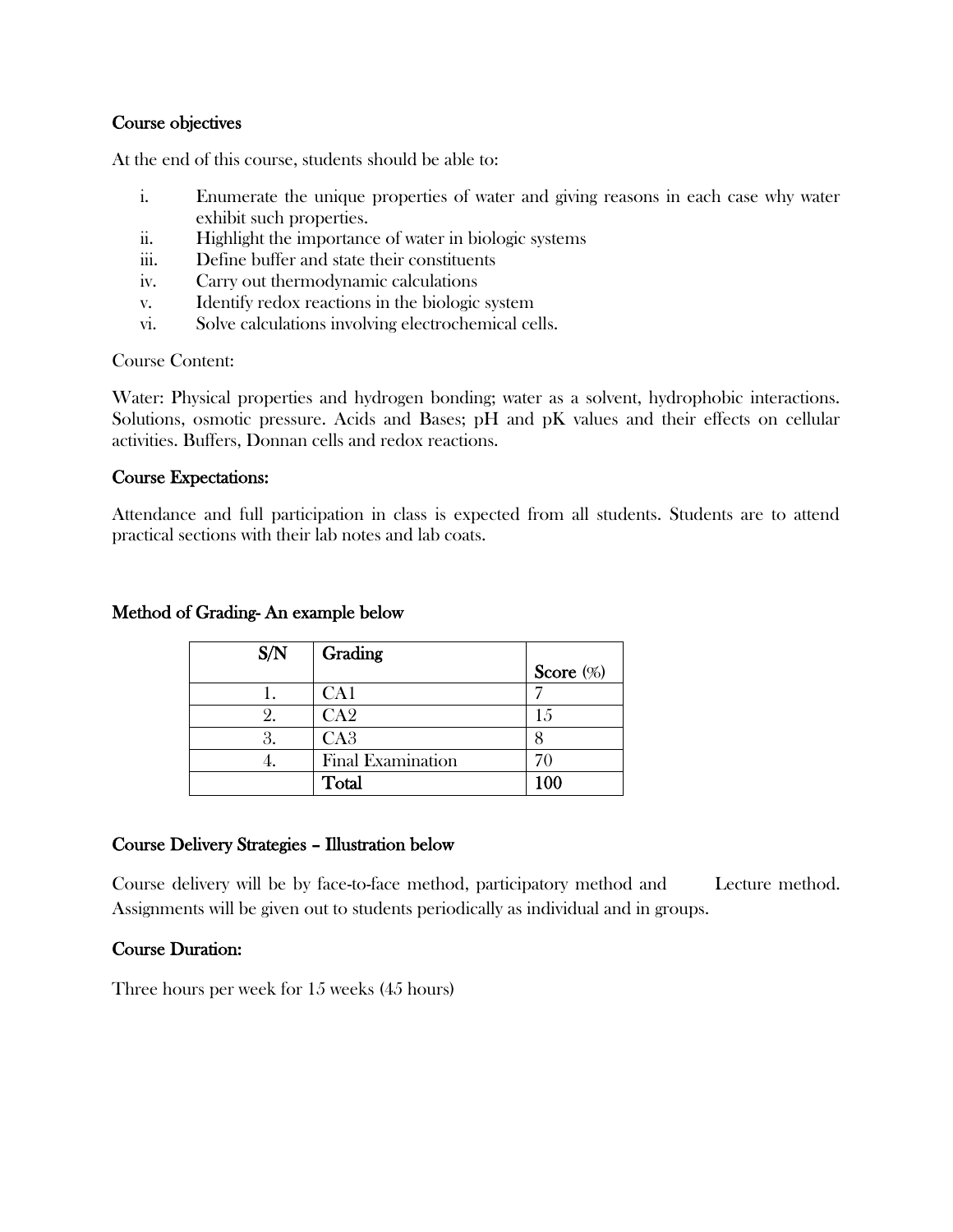#### **LECTURE CONTENT**

#### Module 1

Week 1: Water: Physical properties and hydrogen bonding

#### **Objectives**

At the end of the topic, students should be able to:

- i. Explain what makes water unique in its properties
- ii. Enumerate the physical and chemical properties of water

#### **Description**

First hour

The unusual properties of water, Structure of water

Second hour

Hydrogen bonding

#### Study Questions

- 1. Enumerate the physical and chemical properties of water
- 2. What is hydrogen bondin?

#### Reading List

- 1. Koolman, J. and Roehm, K.H. Colour Atlas of Biochemistry. 2<sup>nd</sup> edition, revised and enlarged. Pp 26-29.
- 2. Nelson, D.L. and Cox, M.M. (2004). Lehninger Principles of Biochemistry.  $4^{\text{th}}$  edition. Worth Publishers, New York
- 3. Garrett Reginald H and Grisham Charles M. (2007). Biochemistry. Updated Third Edition. Brooks/Cole. ISBN 0-495-11912-1

#### Week 2: Water as a solvent

#### Objectives:

At the end of this topic, students should be able to:

- 1. Describe the molecular interactions of water
- 2. Explain the solvent properties of water such as hydrophobic interactions.

#### **Description**

First hour:

Molecular interactions of water

Second hour

Solvent properties of water including hydrophobic interactions

#### Study Questions:

Enumerate the solvent properties of water.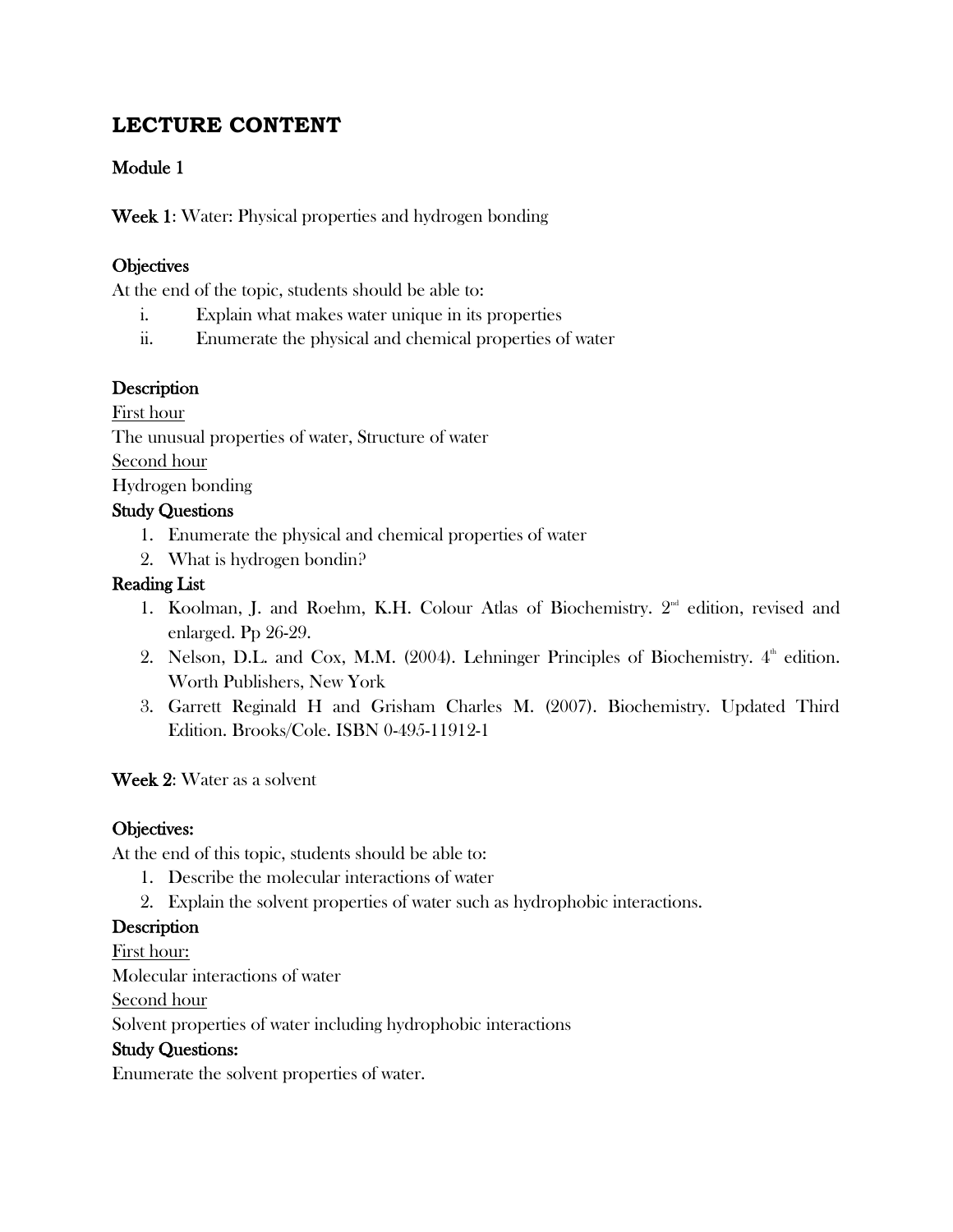#### Reading List:

- 1. Nelson, D.L. and Cox, M.M. (2004). Lehninger Principles of Biochemistry.  $4^{\text{th}}$  edition. Worth Publishers, New York
- 2. Garrett Reginald H and Grisham Charles M. (2007). Biochemistry. Updated Third Edition. Brooks/Cole. ISBN 0-495-11912-1

Week 3: Solutions and osmotic pressure

#### Objectives:

At the end of this topic, students should be able to:

- 1. Describe the various types of solutions
- 2. Define osmosis

#### **Description**

First hour

Type of solution

Second hour

**Practical:** Investigate osmotic pressure exerted by 10 ml of 0.9% w/v solution of sodium chloride across a semi-permeable membrane. Results would be observed after 24 hours.

#### Study Questions

- 1. Write short notes on the following:
	- i. Isotonic solution
	- ii. Hypotonic solution
	- iii. Hypertonic solution

#### Reading List:

- 1. Nelson, D.L. and Cox, M.M. (2004). Lehninger Principles of Biochemistry.  $4^{\text{th}}$  edition. Worth Publishers, New York
- 2. Garrett Reginald H and Grisham Charles M. (2007). Biochemistry. Updated Third Edition. Brooks/Cole. ISBN 0-495-11912-1

#### Module 2

Week 4: Acids and bases

#### Objectives:

At the end of this topic, students should be able to:

- i. Define acid and base
- ii. Understand the underlining principles of titration reactions

#### **Description**

#### First hour:

Definition of acids and bases. Dissociation constant of water,  $pK_w$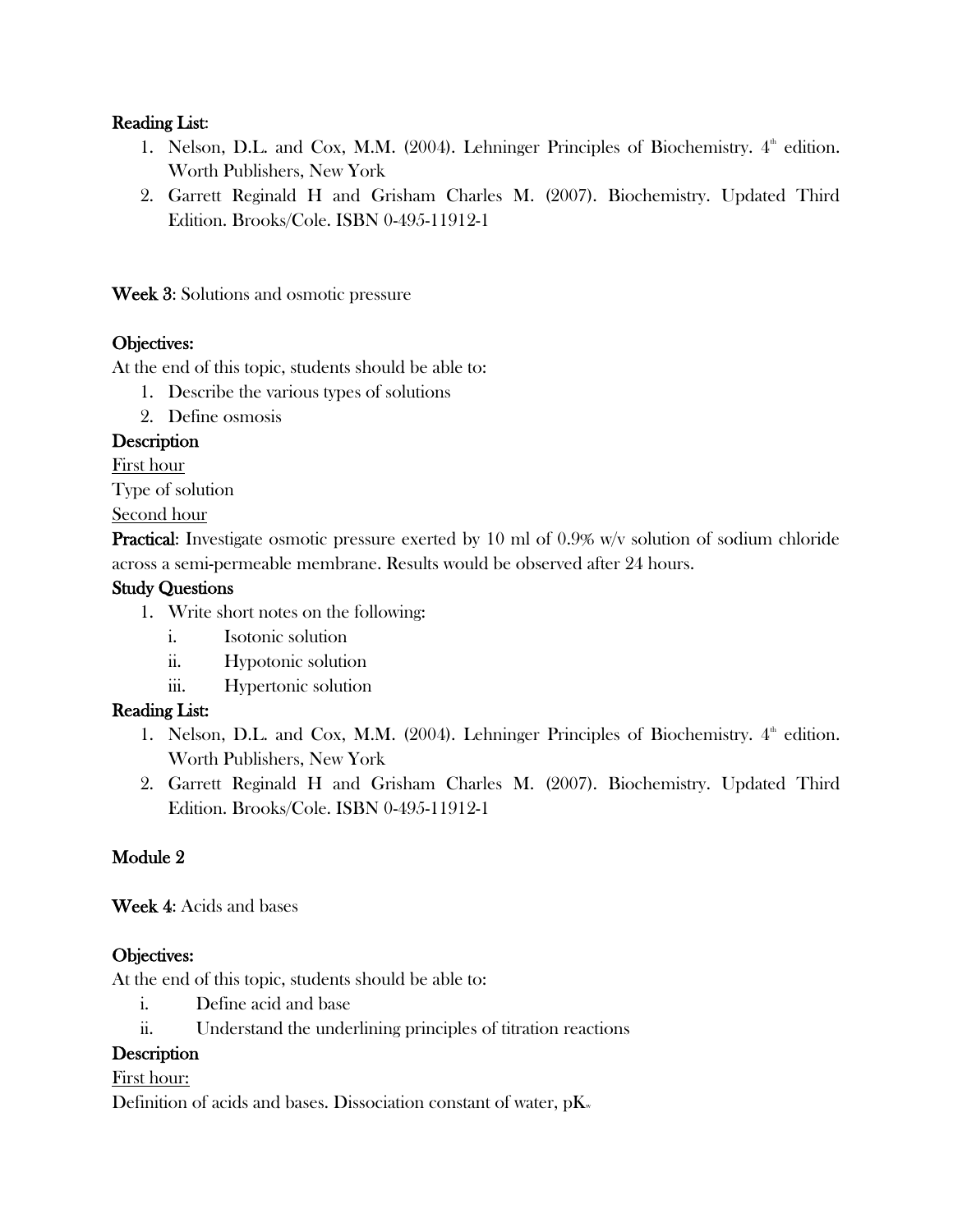#### Second hour

Practical: Titration reactions

#### Study Questions:

- 1. Write short notes on the following:
	- i. Conjugate bases and conjugate acid
	- ii. Strong acid and weak acid

#### Reading List:

- 1. Nelson, D.L. and Cox, M.M. (2004). Lehninger Principles of Biochemistry.  $4^{\text{th}}$  edition. Worth Publishers, New York
- 2. Garrett Reginald H and Grisham Charles M. (2007). Biochemistry. Updated Third Edition. Brooks/Cole. ISBN 0-495-11912-1

Week 5: pH and pK values and their effects on cellular activities

#### **Objectives**

At the end of this topic, students should be able to:

- i. Define pH and pK
- ii. Ascertain the pK of a strong acid
- iii. Derive the Henderson-Hasselbach's equation

#### **Description**

#### First hour:

Definition of pH and pK, calculations of pHs of solutions

#### Second hour:

The Henderson-Hasselbach's equation

#### Study Question:

1. State the Henderson-Hasselbach's equation

#### Reading List:

- 1. Nelson, D.L. and Cox, M.M. (2004). Lehninger Principles of Biochemistry.  $4^{\text{th}}$  edition. Worth Publishers, New York
- 2. Garrett Reginald H and Grisham Charles M. (2007). Biochemistry. Updated Third Edition. Brooks/Cole. ISBN 0-495-11912-1

#### Week 6 and 7: Buffers

#### **Objectives**

At the end of this topic, students should be able to:

- i. Have an understanding of the concept of buffers
- ii. Understand the place of buffers in biologic systems/industries
- iii. Prepare buffers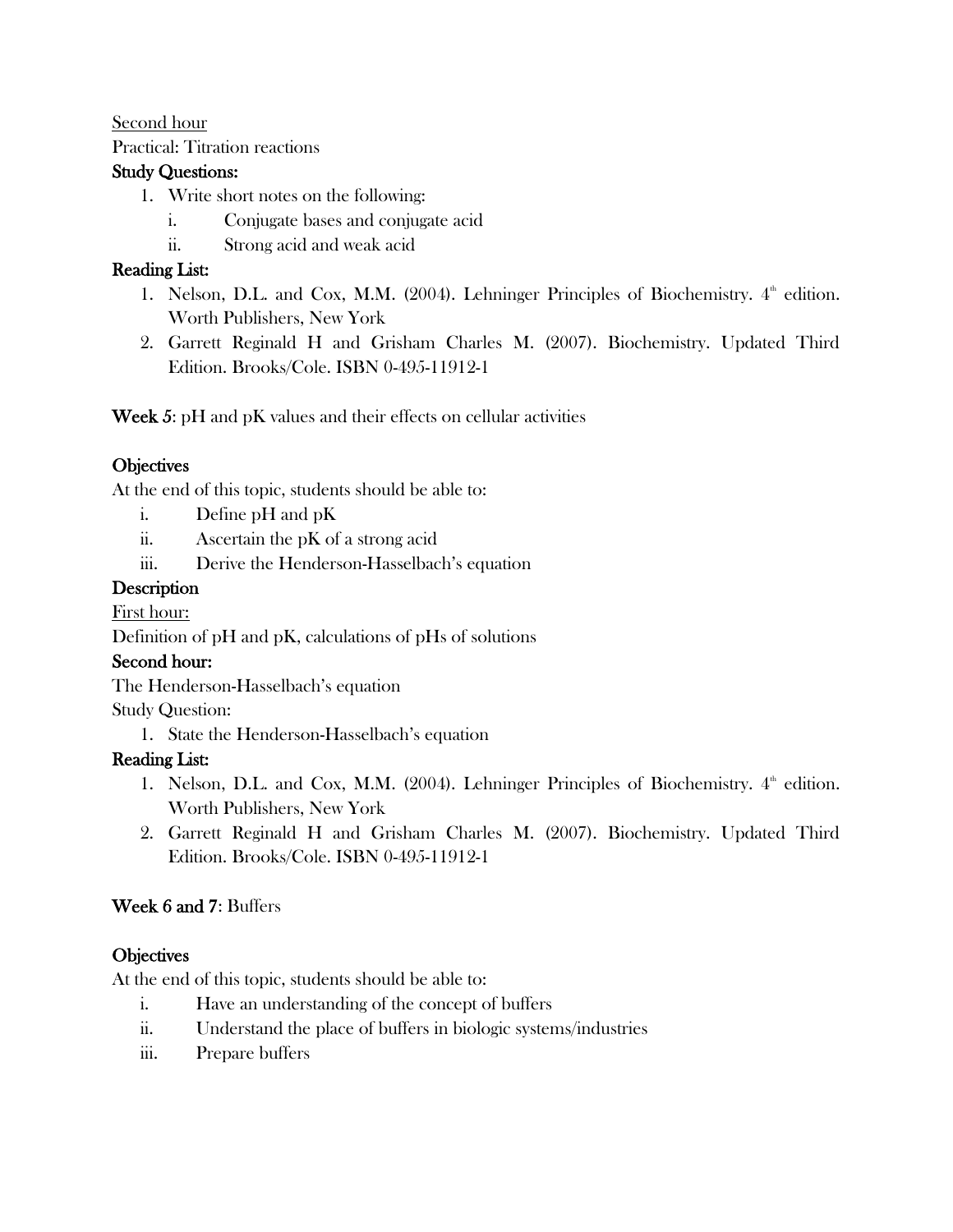#### **Description**

First hour:

Definition and constituents of buffers, pH indicators, applications of buffers in pharmaceutical and food industries

Second hour:

**Practical:** Preparation of 0.2 M phosphate buffer pH 7.4 from sodium dihydrogen phosphate and sodium hydroxide solutions

#### Study Question:

What is the range of pH over which a buffer performs optimally?

#### Reading List:

- 1. Nelson, D.L. and Cox, M.M. (2004). Lehninger Principles of Biochemistry.  $4^{\text{th}}$  edition. Worth Publishers, New York
- 2. Garrett Reginald H and Grisham Charles M. (2007). Biochemistry. Updated Third Edition. Brooks/Cole. ISBN 0-495-11912-1

#### Module 3

Week 8: Donnan equilibrium

#### **Objective**

At the end of the topic, the students should be able to:

i. Explain Donnan equilibrium

#### **Description**

First hour: Donnan equilibrium Second hour: Donnan equilibrium

#### Study Question:

Explain the Donnan equilibrium

#### Reading List:

- 1. Nelson, D.L. and Cox, M.M. (2004). Lehninger Principles of Biochemistry.  $4^{\text{th}}$  edition. Worth Publishers, New York
- 2. Garrett Reginald H and Grisham Charles M. (2007). Biochemistry. Updated Third Edition. Brooks/Cole. ISBN 0-495-11912-1

#### Week 9: Chemical Kinetics

#### **Objectives**

At the end of this topic, the students should have an understanding of:

i. Reaction rates and theories guiding them, half-life of the reactions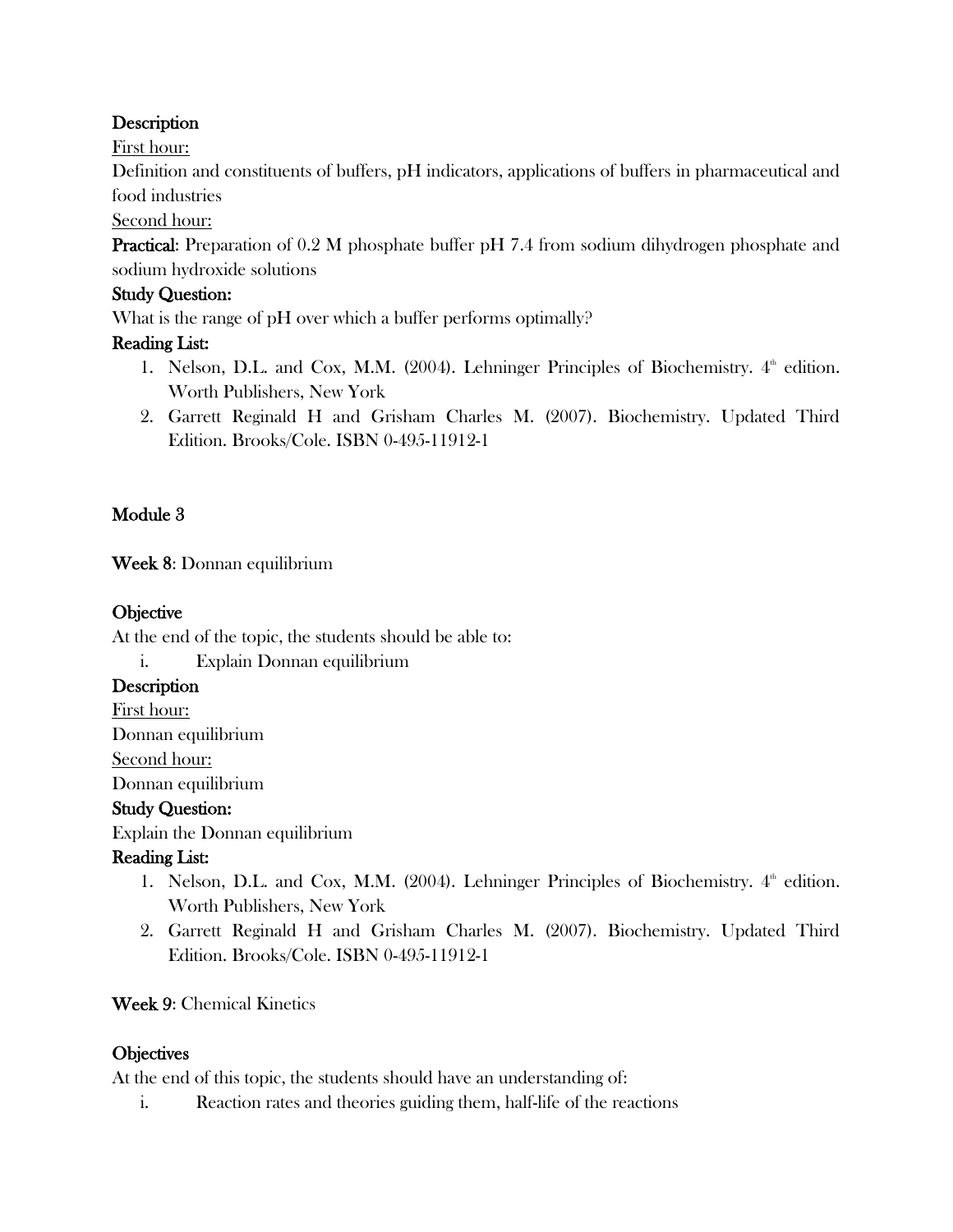ii. Order of reactions and rate constant

#### **Description**

First hour:

Rates of chemical reactions, the theories of reactions and factors affecting rate of chemical reactions

Second hour:

Order of reaction, determination of rate constant

#### Study Questions:

State the rate law as it relates to:

- i. First order reactions
- ii. Second order reactions

#### Reading List:

- 1. Nelson, D.L. and Cox, M.M. (2004). Lehninger Principles of Biochemistry.  $4^{\text{th}}$  edition. Worth Publishers, New York
- 2. Garrett Reginald H and Grisham Charles M. (2007). Biochemistry. Updated Third Edition. Brooks/Cole. ISBN 0-495-11912-1

Week 10: Chemical Equilibrium

#### **Objectives**

At the end of this topic, the students should be able to:

- i. Understand the concept of chemical equilibrium
- ii. Understand that the equilibrium constant, Keq of a reaction is a measure of the extent of the reaction and the relative stabilities of the reactants and products
- iii. Understand that chemical reactions in a cell operates at steady states
- iv. Be able to carry out some calculations related to free energy changes

#### **Description**

First hour:

Equilibrium constant, standard free energy changes

Second hour:

Coupled reactions

#### Study Question:

Highlight the first and second order rate laws

#### Reading List:

- 1. Nelson, D.L. and Cox, M.M. (2004). Lehninger Principles of Biochemistry.  $4^{\text{th}}$  edition. Worth Publishers, New York
- 2. Garrett Reginald H and Grisham Charles M. (2007). Biochemistry. Updated Third Edition. Brooks/Cole. ISBN 0-495-11912-1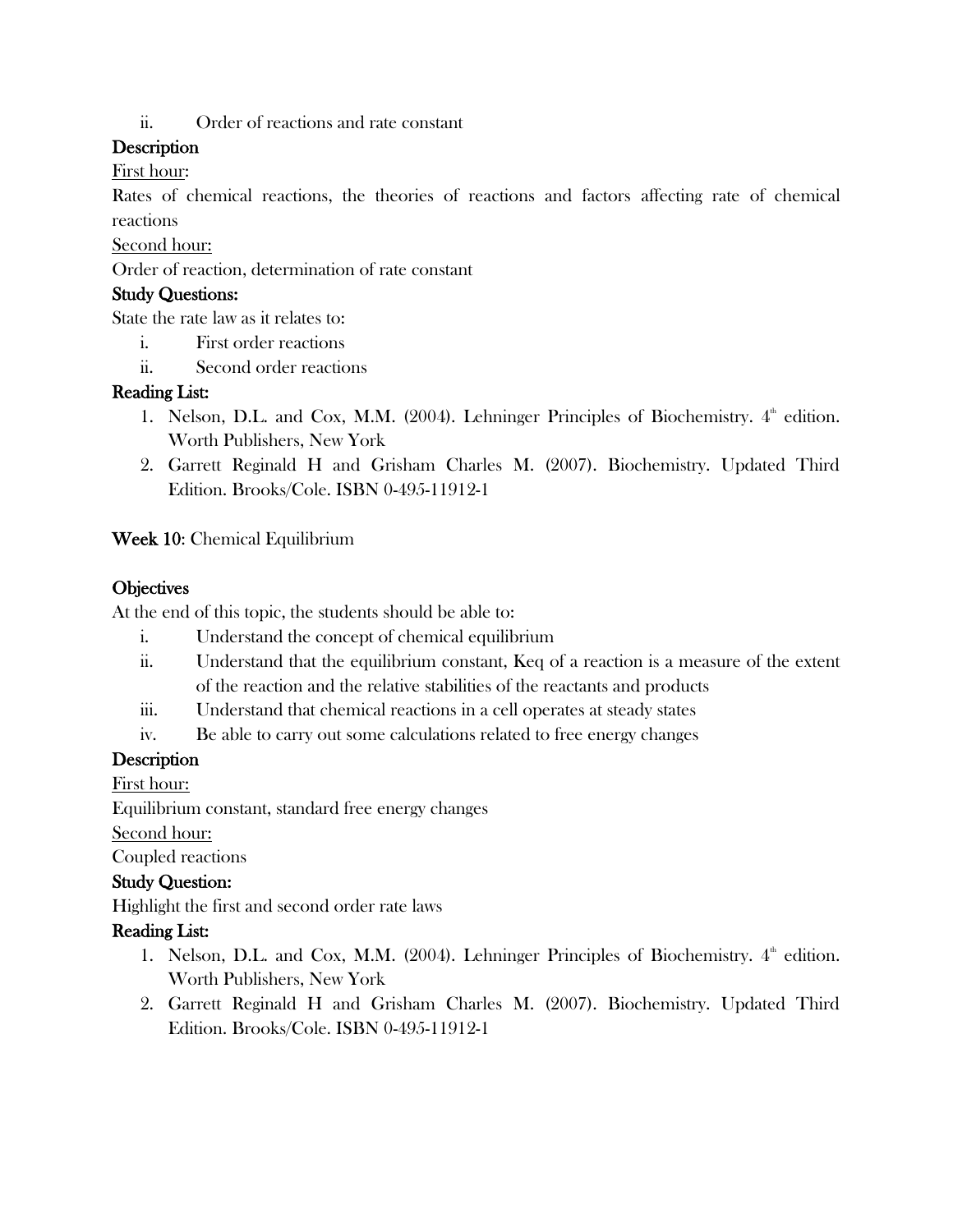#### Week 11 and 12: Applied Thermodynamics

#### **Objectives**

At the end of this topic, the students should be able to:

- i. State the first, second and third laws of thermodynamics
- ii. Understand the concept of free energy as a hypothetical but useful device
- iii. Understand the physical significance of thermodynamic properties

#### **Description**

First hour:

Concept of enthalpy and entropy, first and second laws of thermodynamics

Second hour:

Third law of thermodynamics, free energy change, physical significance of thermodynamic properties

#### Study Questions:

- 1. State the laws of thermodynamics
- 2. Define the following:
	- i. Enthalpy
	- ii. Entropy
	- iii. Free energy change

#### Reading List:

- 1. Nelson, D.L. and Cox, M.M. (2004). Lehninger Principles of Biochemistry.  $4^{\text{th}}$  edition. Worth Publishers, New York
- 2. Garrett Reginald H and Grisham Charles M. (2007). Biochemistry. Updated Third Edition. Brooks/Cole. ISBN 0-495-11912-1

Week 13: Electrochemical Cells

#### **Objectives**

At the end of this topic, the students should be able to:

- i. State the laws of thermodynamics
- ii. Understand the concept of free energy as a hypothetical but useful device
- iii. Understand the physical significance of thermodynamic properties
- iv. Carry out calculations on electrolytic cells

#### Description

First hour:

Definition and types of electrochemical cells

Second hour:

Half cells, standard electrode potentials and their calculations

#### Study Question

i. Calculations on electrode potential